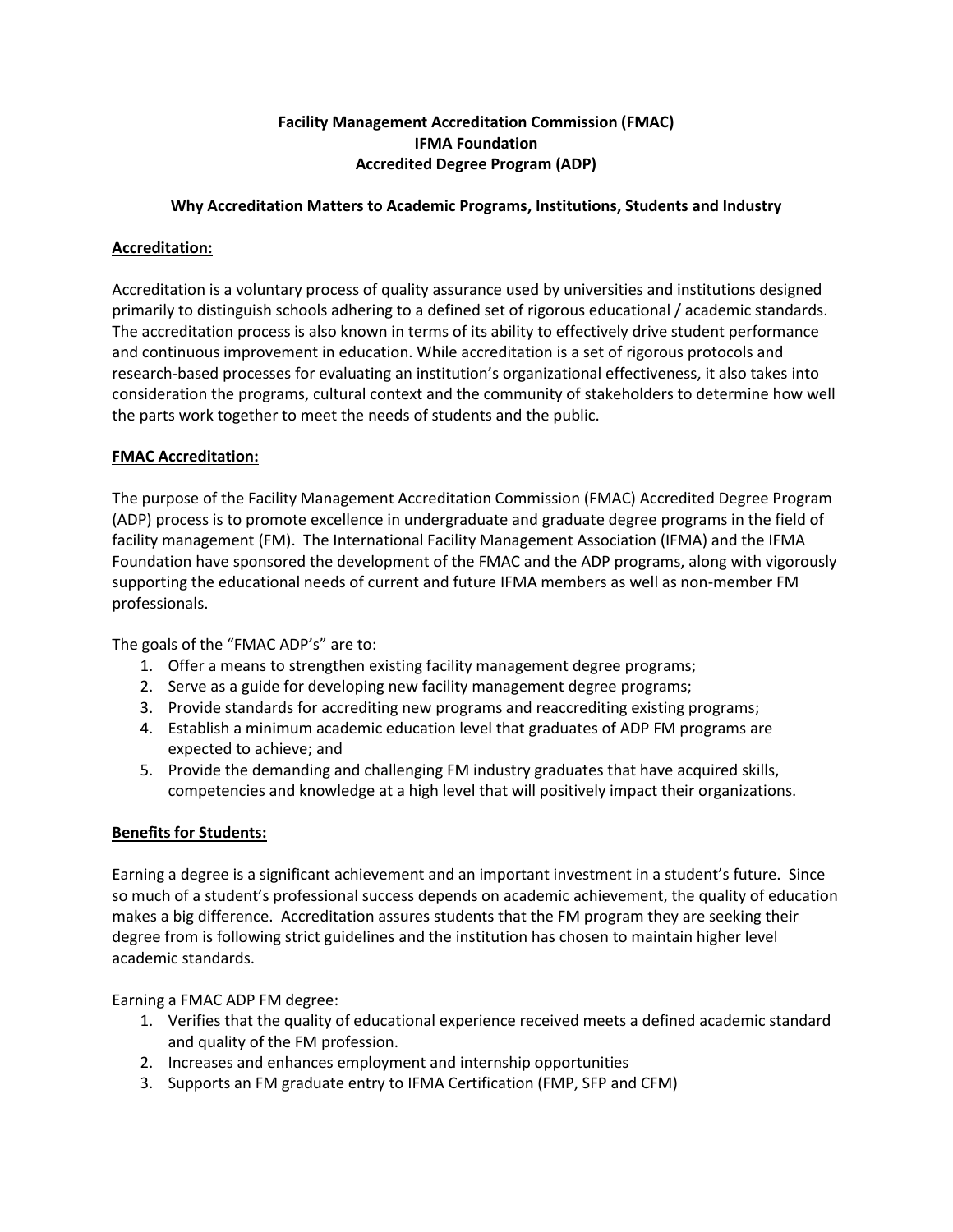- 4. Helps potential FM students quickly recognize those programs that meet accreditation standards
- 5. Allows students to be recognized as being associated with an FM program that has meet a higher level academic standard.

# **Benefits for Employers Seeking Graduates and Internship Candidates:**

Each year more employers are requesting information, guidance and direction as to where and how they can hire FM Students from ADP institutions. These employers recognized that students from ADP institutions are being taught to a level that is focused around sound FM skills, competencies and knowledge. Employers are asking the FMAC how to increase the number of graduates from ADP institutions. Currently, there are more jobs & internship openings than there are students from ADP programs.

The benefits for employers are:

- 1. Employers know ADP students will have established and recognized FM skills, competencies and knowledge
- 2. Typically ADP students are very connected to the IFMA organization and have a sound network of FM professional contacts
- 3. ADP students are well aware of the current FM practices and many of the students bring new concepts and process to the employer organizations to implement.
- 4. In most cases the ADP FM students adapt to the hiring organization and add value quickly

# **Benefits for Academic Institutions are:**

Academic institutions that provide FM accreditation demonstrate they are committed to maintaining their FM program, the program's quality and periodically updating the FM program to meet the changing FM needs. The results provides lasting benefits to the students, the institution, employers and the professional industry.

Those academic Institutions that are FMAC Accredited recognize the following:

- 1. Potential FM students are requesting information regarding "Accredited" degree programs.
- 2. Savvy employers are looking for students that have more qualities and amenities with their degrees. Accreditation is very favorable.
- 3. Students that graduate from an ADP feel they have learned at a more rigorous level than their non-accredited counterparts.
- 4. ADP institutions are able to advertise and market their programs within the IFMA network and other FM associations and have an instant network of professionals
- 5. The IFMA Global connection of 25,000 members allows institutions to market their FM programs (seeking students, potential internships and jobs) in a much wider region.
- 6. Students from Global locations are seeking FM education and are willing to travel to obtain a good education and career advancement.
- 7. Global organizations are seeking students that are willing to work in a global environment.
- 8. IFMA professional members are very interested in ADP institutions, students and FM programs. Institutions have connected with experts in the FM field through the ADP process.